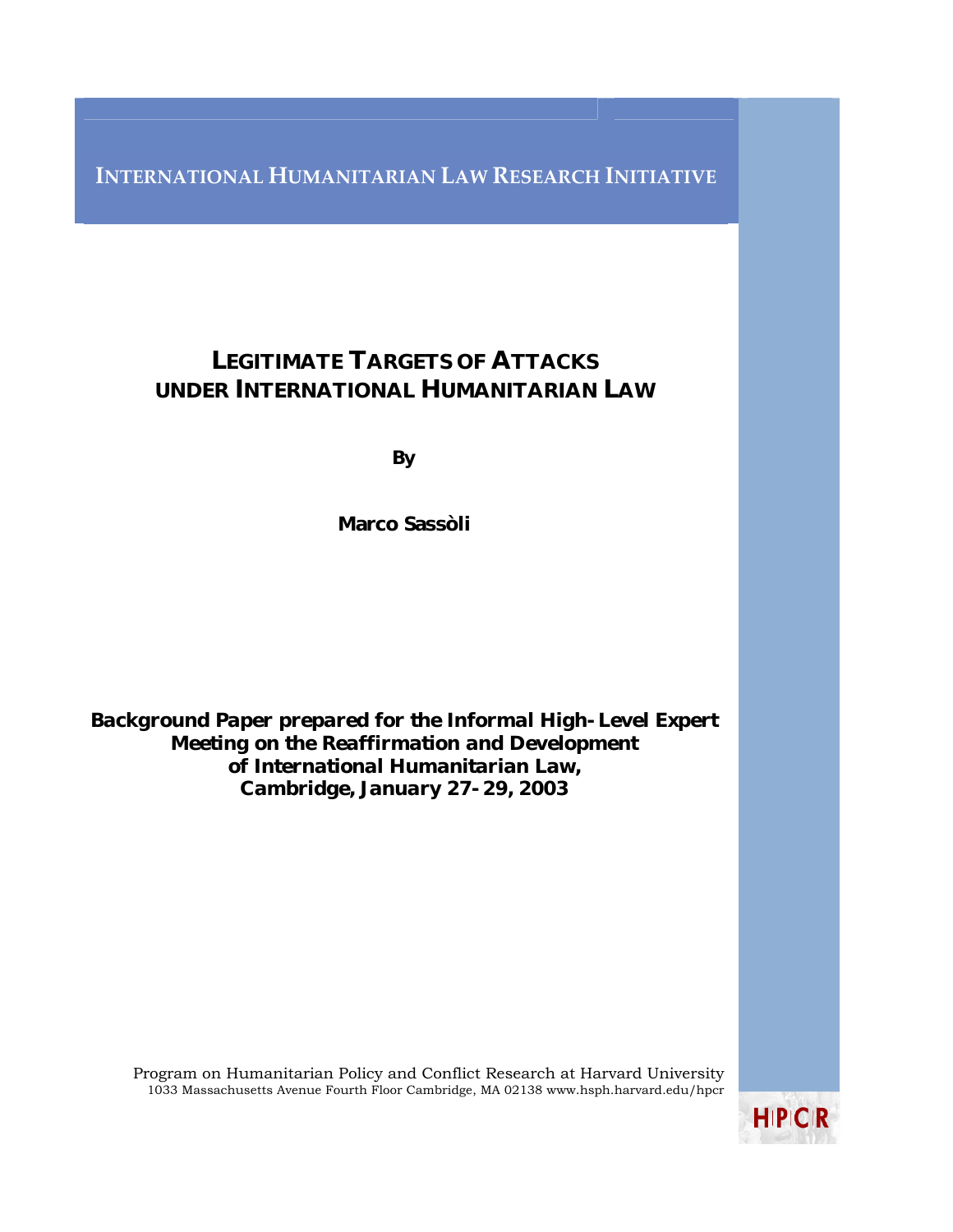

HARVARD PROGRAM ON HUMANITARIAN POLICY AND CONFLICT RESEARCH

# BACKGROUND PAPER

# **LEGITIMATE TARGETS OF ATTACKS UNDER INTERNATIONAL HUMANITARIAN LAW**

 $Bv$  Marco Sassòli<sup>[1](#page-1-0)</sup>

# **I. The basic principle of distinction**

According to an uncontroversial principle of customary international humanitarian law (IHL), parties to an armed conflict must distinguish between the civilian population and combatants and between civilian objects and military objectives. In order to spare civilians and the civilian population from hostilities and their effects, it is essential to define who and what may be attacked. The first rule regarding attacks (by acts of violence<sup>[2](#page-1-1)</sup>) is that the intended target must be a military objective. Once a military objective is the target, under additional rules, which are not discussed here, the attack may nevertheless become illegal if excessive collateral damage affecting civilians or civilian objects must be expected. Furthermore, even when attacking a lawful target, precautionary measures to spare civilians have to be taken.

While the main aim of the law is to protect persons, it is appropriate to discuss first what objects may be attacked. This permits to clarify the criteria, which make targets legitimate. In addition, attacks on objects involve the greatest danger for persons who are beyond any doubt civilians.

# **II. Objects which may be targeted**

# 1. The definition of military objectives

With the historical shift from the prohibition of attacks on undefended towns and villages (Cf. Art. 25 of the Hague Regulations) as the focus of the law on the conduct of

<span id="page-1-0"></span><sup>&</sup>lt;sup>1</sup><br><sup>1</sup> Professor of international law at the University of Quebec at Montreal, Canada<sup>2</sup> It is guaranted that attacks consist of eats of violence as soon as they have violence

<span id="page-1-1"></span><sup>&</sup>lt;sup>2</sup> It is suggested that attacks consist of acts of violence as soon as they have violent consequences, even if the attacker uses no violence. Michael N. Schmitt, "Wired warfare: Computer network attack and *jus in bello*" (2002) 84 International Review of the Red Cross 365 at 377.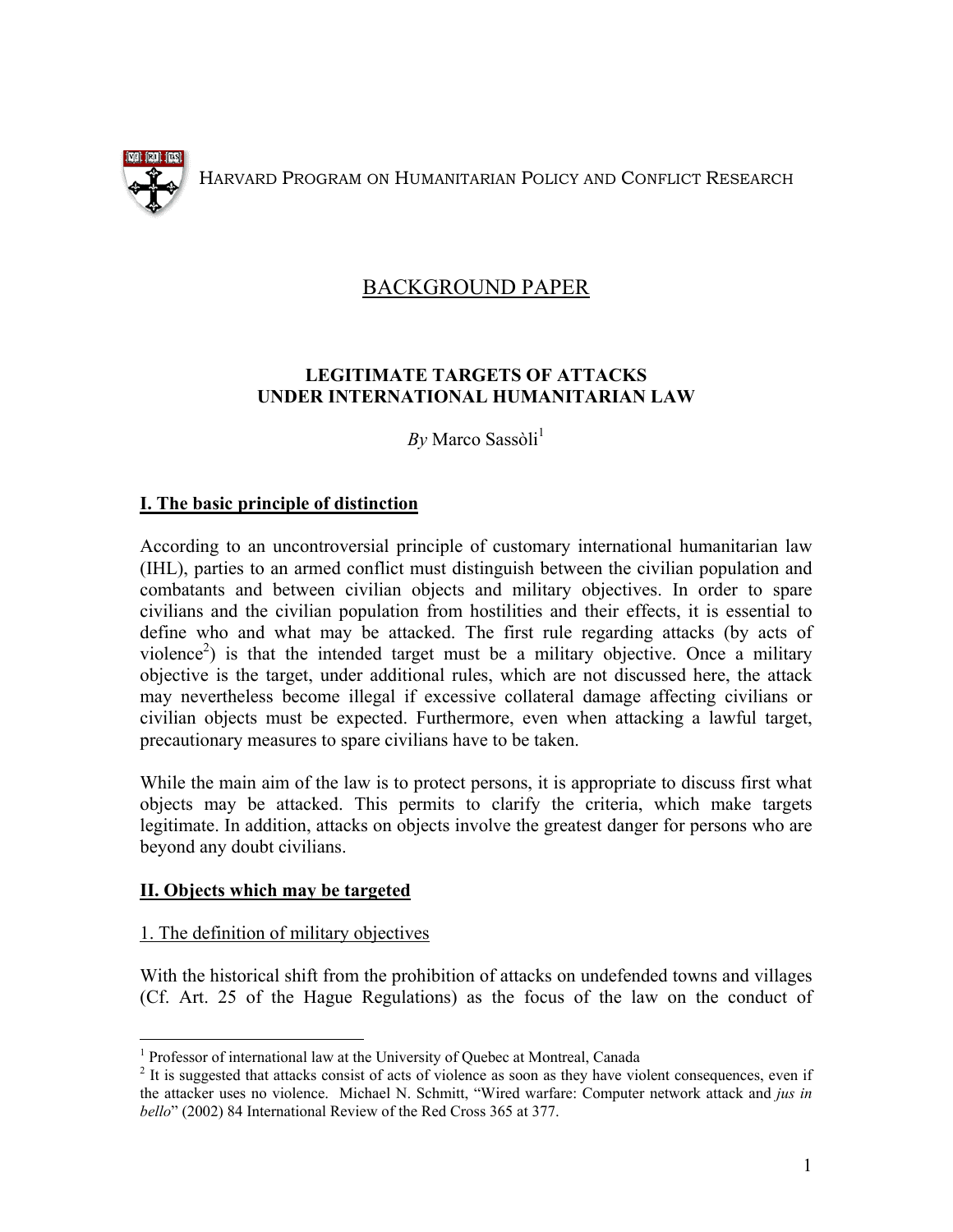hostilities to the rule that only military objectives may be attacked, the need to define the latter has become imperative. The principle of distinction is practically worthless without a definition of at least one of the categories between which the attacker has to distinguish. From the point of view of the philosophy of IHL it would have been more satisfactory to define civilian objects. However, as it is not due to its intrinsic character, but according to its use by the enemy or potential use for the attacker that an object becomes a military objective, military objectives had to be defined. Indeed, every object other than those benefiting from special protection<sup>[3](#page-2-0)</sup> may become a legitimate object of attack. For this same reason it has neither been possible to formulate an exhaustive list of military objectives, although such a list would have greatly simplified the rule's practical implementation. Most definitions are therefore abstract but provide a list of examples. Protocol I provides a definition (Cf. Art. 52 (2) of Protocol I) with an open list of examples of civilian objects which are presumed not to be military objectives (Cf. Art. 52 (3) of Protocol I).

Only a material, tangible thing can be a target.<sup>[4](#page-2-1)</sup> Immaterial objectives, e.g. victory, cannot be attacked, but only achieved. Article 52 (2) of Protocol I provides for a definition of military objectives which is considered as reflecting customary international law, including by the U.S. which opposes Protocol I for other reasons.<sup>5</sup> Under that definition, an object must cumulatively fulfil two criteria to be a military objective. First, the object has to contribute effectively to the military action of the enemy. This is

<span id="page-2-0"></span><sup>&</sup>lt;sup>3</sup> Those specially protected objects, *e.g.*, dams, dikes, and hospitals, may not be used by those who control them for military action and should therefore never become military objectives. If they are however used for military purposes, even they can under restricted circumstances become military objectives. (*Cf.*, *e.g.*,

<span id="page-2-2"></span><span id="page-2-1"></span>Art. 56 (2) of Protocol I and Art. 19 of Convention IV.)<br><sup>4</sup> Yves Sandoz, Christophe Swinarski & Bruno Zimmermann (eds.), *Commentary on the Additional Protocols of 8 June 1977 to the Geneva Conventions of 12 August 1949*, ICRC, Geneva (Dordrecht: Martinus Nijhoff Publishers, 1987) at paras. 2007-2008 [ICRC Commentary]; Yoram Dinstein, "Legitimate Military Objectives Under The Current Jus In Bello" in Andru E. Wall, (ed.), *Legal and Ethical Lesson of NATO's Kosovo Campaign*, Volume 78, US Naval War College's International Law Studies, 2002 at 142. <sup>5</sup> <sup>5</sup> See for the U.S. position the *US Air Force Intelligence Targeting Guide, Air Force Pamphlet 14-210 Intelligence* at paras. A4.2.2. and A4.2.2.3. (1 February 1998), online: <www.fas.org/irp/doddir/uasf/afpam14-210/part17.htm> and "Reconnaissance, Surveillance, and Target Acq Sppt for Joint Op", JP 3-55 at para. 3a (14 April 1993), online: <www.fas.org/irp/doddir/dod/jp3- 55ch4.htm>; Horace B. Robertson Jr., "The Principle of the Military Objective in the Law of Armed Conflict" in Michael N. Schmitt (ed.), *The Law of Military Operations – Liber Amicorum Professor Jack Grunawalt*, volume 72, US Naval War College's International Law Studies, 1998 at 204-207; Michael J. Matheson[at the time Deputy Legal Adviser of the U.S. State Department], in "The Sixth Annual American Red Cross-Washington College of Law Conference on International Humanitarian Law: A Workshop on Customary international Law and the 1977 Protocols Additional to the Geneva Conventions" 2 (1987) American University Journal of International Law and Policy, at 436 [The Sixth Annual Conference]. On the correspondence of Art. 52 (2) of Protocol I with customary law see generally Marco Sassòli, *Bedeutung einer Kodifikation für das allgemeine Völkerrecht - mit besonderer Betrachtung der Regeln zum Schutze der Zivilbevölkerung vor den Auswirkungen von Feindseligkeiten*, (Basel: Helbing&Lichtenhahn, 1990) at 359-376; *Final Report to the Prosecutor by the Committee Established to Review the NATO Bombing Campaign Against the Federal Republic of Yugoslavia*, online: <http://www.un.org/icty/pressreal/nato061300.htm> at para. 42 [ICTY Report]; Critical W. Hays Parks, "Air War and the Law of War" (1990) 32 The Air Force Law Review 1, at 147-156; Jeanne M. Meyer, "Tearing Down the Façade: A Critical look at the Current Law on Targeting the Will of the Enemy and Air Force Doctrine" (2001) 51 The Air Force Law Review 143 at 164-182.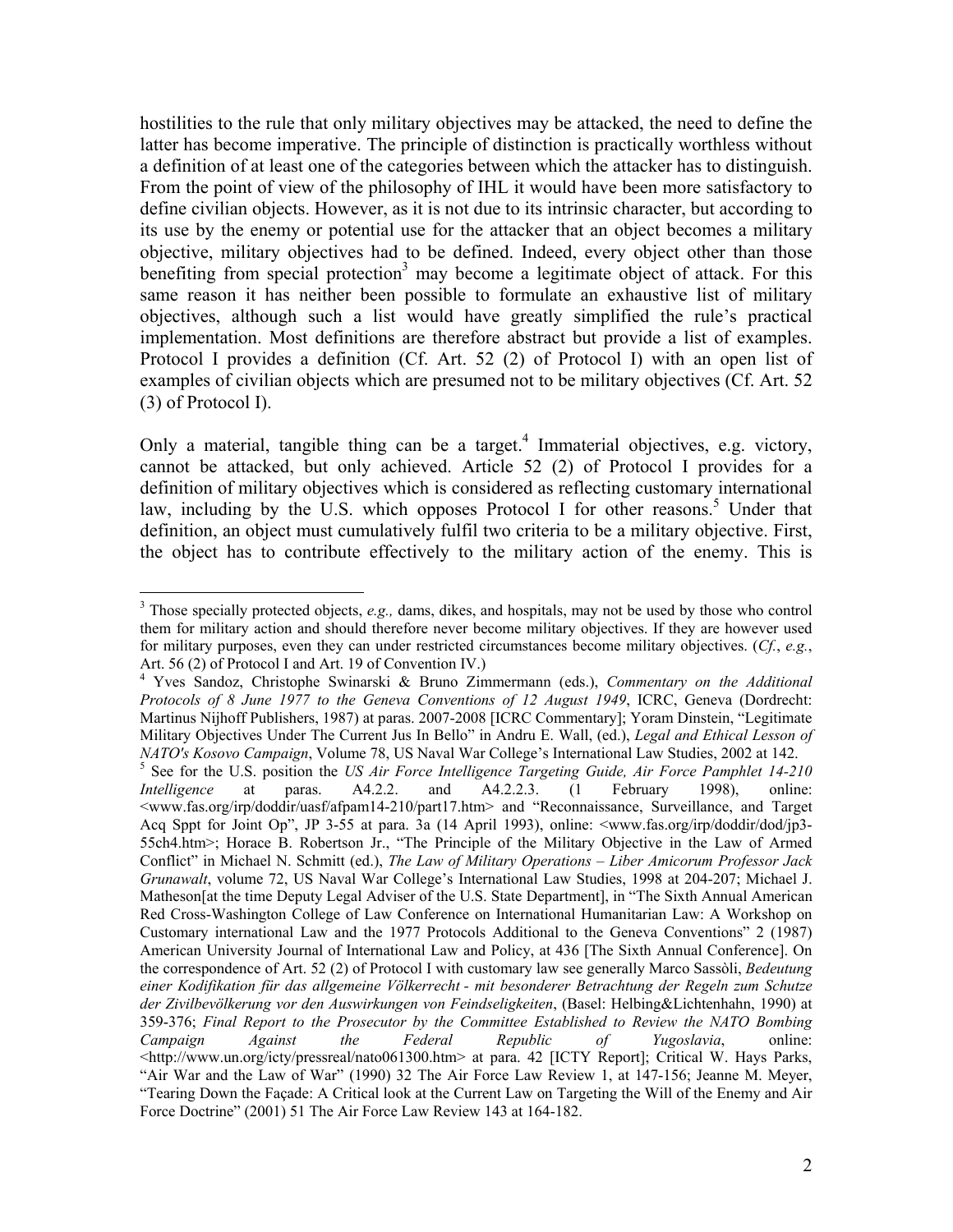exemplified by an object's "nature, location, purpose or use", which clarifies that not only objects of a military nature are military objectives. Second, its destruction, capture, or neutralization has to offer a definite military advantage for the other side. Characterizing the contribution as "effective" and the advantage as "definite", as stipulated in article 52 (2) of Protocol I, the drafters tried to avoid too large an interpretation of what constitutes a military objective, in effect excluding *indirect* contributions and *possible* advantages. Without this restriction, the limitation to "military" objectives could be too easily undermined. Both criteria must be fulfilled "in the circumstances ruling at the time": Without this limitation to the actual situation at hand, the principle of distinction would be void, as every object could *in abstracto*, under possible future developments, e.g., if used by enemy troops, become a military objective. Several States have clarified, when ratifying Protocol I, their understanding that a specific area of land may be a military objective if its total or partial destruction, capture or neutralisation in the circumstances ruling at the time offers a definite military advantage. According to additional declarations of understanding, the military advantage anticipated from an attack is intended to refer to the advantage anticipated from the attack considered as a whole and not only from isolated or particular parts of the attack. An attack as a whole must however be a finite event, not to be confused with the entire war.<sup>[6](#page-3-0)</sup>

#### 2. The rationale behind the limitation of attacks to military objectives

The rule that only **military** objectives may be attacked is based on the principle that, while the aim of a conflict is to prevail politically, acts of violence for that purpose may only aim at overcoming the military forces of the enemy (Cf. Preambular para. 2 of the Declaration of St. Petersburg of 1868). Acts of violence against persons or objects of political, economic or psychological importance may sometimes be more efficient to overcome the enemy, but are never necessary, because every enemy can be overcome by weakening sufficiently its military forces. Once its military forces are neutralized, even the politically, psychologically or economically strongest enemy can no longer resist.

# 3. Would attacks on non-military objectives not be more effective in contemporary armed conflicts?

Particularly in contemporary conflicts, some question the philosophy behind the limitation to military objectives, pointing out that the aim of the conflict is the capitulation of a (dictatorial) government or modifying its decisions. It is true that the aim of every armed conflict is to defeat the enemy's will. Acquiring a non-military advantage over the enemy can more effectively accomplish that aim.<sup>[7](#page-3-1)</sup> Under the widely used theory of "effects based targeting", the desired aim will result from the effects of attacking specific links, nodes or objects.<sup>[8](#page-3-2)</sup> In our view, this theory does not necessarily imply that

<u>.</u>

<span id="page-3-0"></span> $6$  Françoise Hampson, « Means and Methods of Warfare in the Conflict in the Gulf » in Peter Rowe (ed.), *The Gulf War 1990-91 in International and English Law*, (London: Sweet&Maxwell, 1993) at 94; Dinstein, supra note 3 at 145.

<span id="page-3-1"></span><sup>&</sup>lt;sup>7</sup> Meyer, *supra* note 4 at 143-182; James E. Baker, "When Lawyers Advise Presidents in Wartime, Kosovo and the Law of Armed Conflict" (2002) <sup>55</sup> Naval War College Review 11 at 22. 8

<span id="page-3-2"></span>Tony Montgomery, "Legal perspective from the EUCOM Targeting Cell" in Andru E. Wall, *supra* note 3, 189 at 190.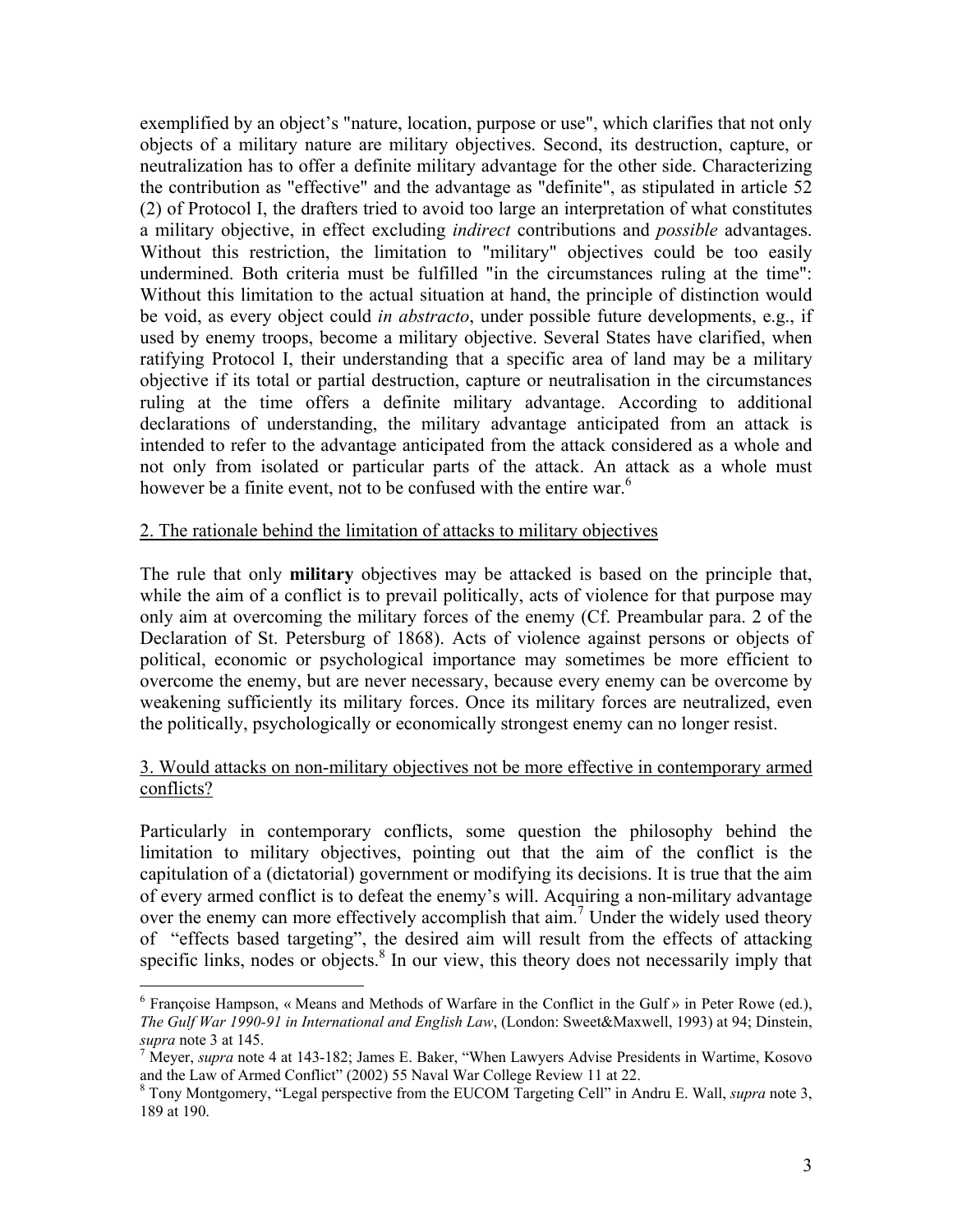this desired aim may go beyond the weakening of the military forces of the enemy or that the physical effects must go beyond the military. It is true that if the enemy is seen as a system, attacks upon certain targets, which politically, financially or psychologically sustain an enemy regime, may have a greater impact, than attacks that affect military operations.<sup>9</sup> In many countries the centre of gravity is not in the armed forces. To aim at an impact on persons other than the armed forces may appear particularly indicated if those attacking are not prepared to occupy the enemy country, if there is no fighting on land. In such a situation, aerial bombardment may "run out of military targets", while the enemy government is not yet ready to give in.<sup>10</sup>

During the Kosovo air campaign NATO listed government ministries among the legitimate military objectives, independently of their contribution to military action.<sup>11</sup> The attack against the Belgrade radio and TV station was justified by some claiming that the transmitters were integrated into the military communications network,<sup>12</sup> while others, including official NATO statements mentioned generically the media among the legitimate objectives of attacks.<sup>13</sup> The latter interpretation inherently challenged the concept of military objectives. It was pointed out that the targets were an essential part of the propaganda machinery of the regime.<sup>14</sup> Others suggest that at the least, media inciting to commit war crimes or other international crimes are legitimate targets.<sup>15</sup> They however do not explain why objects contributing to violations of *ius in bello* (the humanitarian rules to be respected in warfare) should be treated more harshly that objects contributing to violations of *ius ad bellum* (the rules on the legality of the use of force). Proponents of some contemporary strategic theories go as far as suggesting that the civilian support for

<span id="page-4-0"></span><sup>9</sup> Adam Roberts, "The Law of War After Kosovo" in Andru E. Wall, *supra* note 3, 401 at 418; John Warden, "The Enemy as a system" (1995) 1 Airpower Journal 40.<br><sup>10</sup> Roberts, *supra* note 8 at 416.<br><sup>11</sup> Lord Robertson, "Kosovo one Year on Achievement and Challenge" (21 March 2000), online:

<span id="page-4-1"></span>

<span id="page-4-2"></span><sup>&</sup>lt;http://www.nato.int/kosovo/repo2000/index.htm>. 12 See ICTY Report, *supra* note 4 at paras. 71-73. 13 U.S. Secretary of Defense William S. Cohen and Chairman of the Joint Chiefs of Staff Gen. Henri H.

<span id="page-4-3"></span>

<span id="page-4-4"></span>Shelton, "Joint Statement on the Kosovo After Action Review" (October 14 1999), online: <http://www.defenselink.mil/news/Oct1999/b10141999\_bt478-99.html>; General Wesley K. Clark, "Effectiveness and determination" (2 June 1999), online:

 $\langle$ http://www.nato.int/kosovo/articles/a990602a.htm>; The Parliamentary Under-Secretary of State, Foreign an Commonwealth Office, UK, H.L., Parliamentary Debates, Vol. 600, at col. 38 and 41 (26 April 1999), online: <http://www.publications.parliament.uk/pa/ld/ldvol600.htm>; James A. Burger, "International humanitarian law and the Kosovo crisis: Lessons learned or to be learned" (2000) 82 International Review of the Red Cross 129 at 131-132; ICTY Report, *supra* note 4 at para. 74, and Amnesty International, *"Collateral Damage" or Unlawful Killings? Violations of the Laws of War by NATO During Operation Allied Force*, (2000) at 38-44.<br><sup>14</sup> Rather favourable to such a justification W. J. Fenrick, "Targeting and Proportionality during the NATO

<span id="page-4-5"></span>Bombing Campaign against Yugoslavia" (2001) 12 E.J.I.L. 489 at 497; Sceptical George Aldrich, "Yugoslavia's Television Studios as Military Objectives" (1999) 1 International Law Forum 149 at 150; ICTY Report, *supra* note 4 at paras. 47 and 76; Paolo Benvenuti, "The ICTY Prosecutor and the Review of the NATO Bombing Campaign against the Federal Republic of Yugoslavia" (2001) 12 E.J.I.L. 503 at 522- 524; Human Rights Watch*, Civilian Deaths in the NATO Campaign* (2000) at 15. 15 ICTY Report, *supra* note 4 at para. 76; Fenrick, *supra* note 13 at 496.

<span id="page-4-6"></span>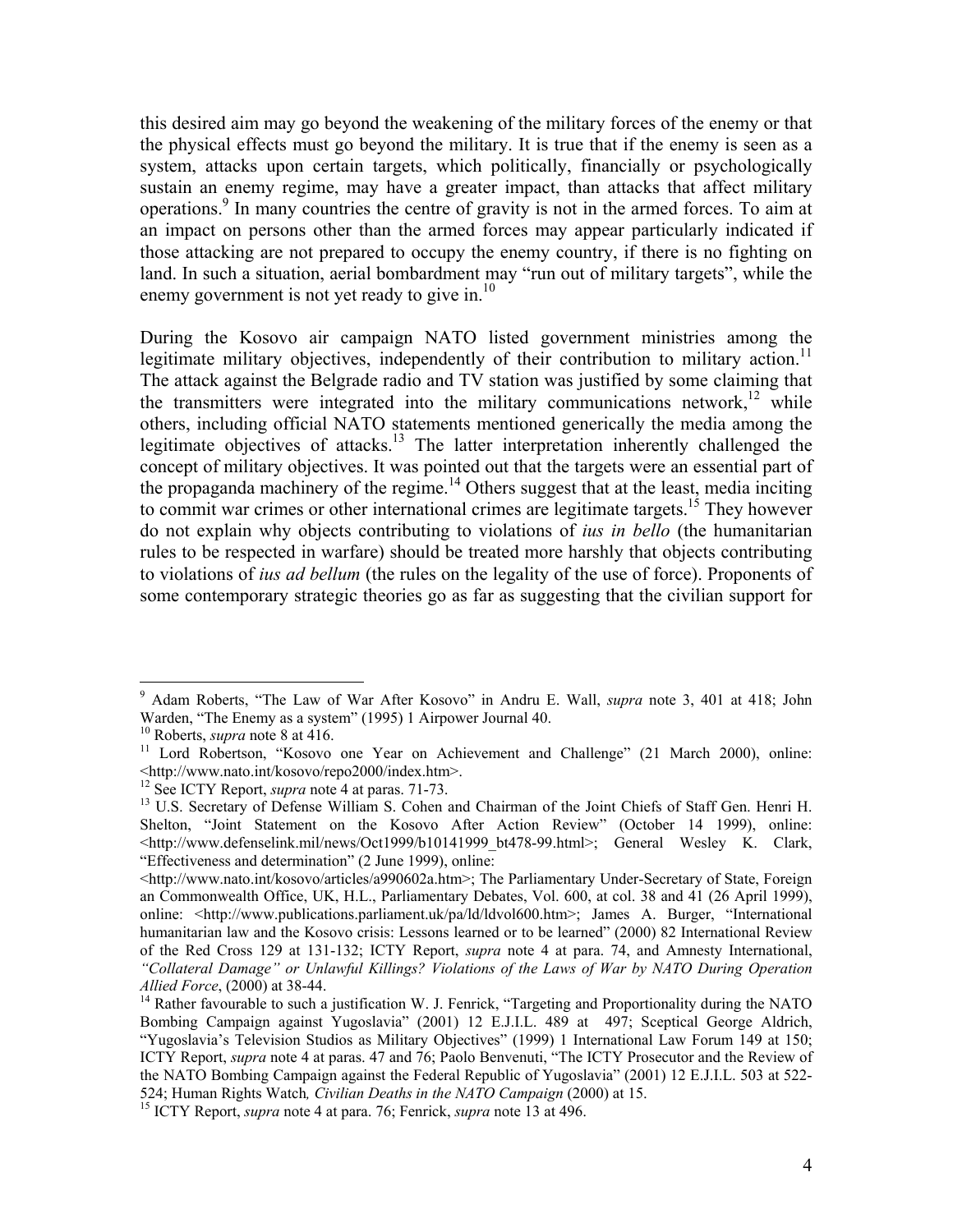the enemy war effort is a legitimate objective of attacks.<sup>16</sup> Others seem to consider everything used to prolong the war as a military objective.<sup>17</sup> It may furthermore be argued that the limitation to military objectives obliges belligerents to give hypocritical justifications for their attacks.<sup>18</sup> When they interrupt the power supply to show the civilian population that it will live in the dark as long as it does not get rid of a regime, they have to claim that the power stations also produce power for the military. When they attack a radio station because it maintains the morale of the population, they have to claim that the station also serves as a military communications relay station. When they attack factories belonging to a decision-maker to show him that he too will be personally affected if he does not give in, they have to claim that cigarette factories support the military effort.

First, however, according to the basic distinction and absolute separation between *ius ad bellum* and *ius in bello*, the rules applying to those fighting for a just cause and to their enemies must be the same. From a practical point of view, the respect of IHL could otherwise not be obtained, as, at least between the belligerents, it is always controversial which belligerent is resorting to force in conformity with the *ius ad bellum* and which violates the *ius contra bellum*. From a humanitarian point of view, the victims of the conflict on both sides need the same protection, and they are not necessarily responsible for the violation of the *ius ad bellum* committed by "their" party. Second, for similar reasons, the same rules must apply in fighting dictatorial and democratic regimes. Third, the experience of the Second World War has shown that extensive aerial bombardment affecting the civilian population did not succeed in undermining neither popular support to the regime nor in sufficiently disrupting the economy.  $\boxed{\equiv}$  addition, it has been argued that targeting infrastructure benefiting also to the civilian population in the Federal Republic of Yugoslavia and Iraq has increased rather than decreased popular support for Presidents Milosevic and Saddam Hussein in their respective countries. Fourth and most importantly, no one has come forward with criteria, other than the direct contribution to military action, which could guarantee a minimum of humanity in an armed conflict and yet be assessed objectively and applied independently of the causes attributed to the parties and the nature of the regimes involved. The Commentary to the German military manual in our view correctly concludes: "If the intention directly to influence the enemy population's determination to fight were recognized as a legitimate objective for military force, then no limit to warfare would remain." $19$ 

The aforementioned objections must also be raised against the government's determination to fight as the decisive criteria. It is in addition difficult to determine what

1

<span id="page-5-0"></span><sup>&</sup>lt;sup>16</sup> J. W. Crawford, "The Law of Noncombatant Immunity and the Targeting of National Electrical Power Systems" (1997) 21 Fletcher Forum of World Affairs 101 at 101-102, quoted in Fenrick, *supra* note 13 at 491, n. 6.<br><sup>17</sup> Burger, *supra* note 12 at 132.<br><sup>18</sup> Meyer, *supra* note 4, in particular at 170-171 and 178.<br><sup>19</sup> Stephan Oeter, "Means and Methods of Combat" in Dieter Fleck (ed.), *The Handbook of Humanitarian* 

<span id="page-5-1"></span>

<span id="page-5-2"></span>

<span id="page-5-3"></span>*Law in Armed Conflicts* (Oxford: Oxford University Press, 1995) at para. 442. James E. Baker, "When Lawyers Advise Presidents in Wartime, Kosovo and the Law of Armed Conflict" (2002) 55 Naval War College Review 11 at 22, admits that an effects based concept of military objectives "sends the law hurtling down the slippery slope toward collateral calamity".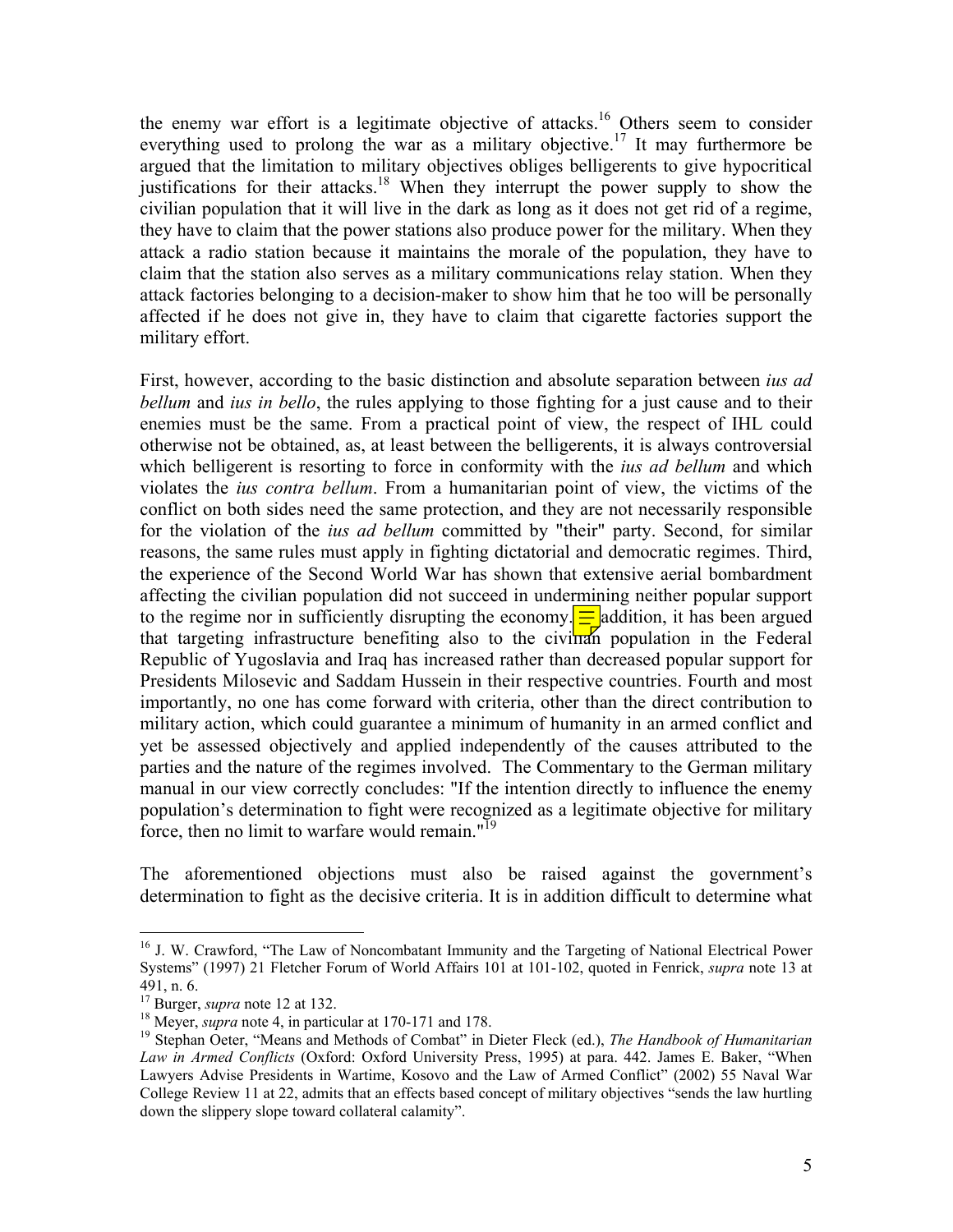influences a government. Experts and officials admit, e.g., that they ignore what made President Milosevic finally accept NATO's demands.<sup>20</sup>

#### 4. When is a target still military?

Under Protocol I, a target is military if it makes an effective contribution to military action. Some commentators argue that this does not imply the need for a target's direct connection with specific combat operations.<sup>21</sup> A military manual substitutes "warfighting or war-sustaining capability" for military action and includes targets that "indirectly but effectively support and sustain the enemy's war-fighting capability".<sup>22</sup> However, to include "war-sustaining capability" means to abandon the limitation to military objectives, and to admit attacks on political, financial (*e.g*. the main export industry, the stock market or taxation authorities) and psychological targets, as long as they influence the possibility or the decision (which are two different things) of the enemy to continue the war. Those who suggest a large interpretation of the concept of military objectives mention that targeting of bank accounts, financial institutions, shops and entertainment sites may prove in the long run more destructive than attacks on dualuse targets.<sup>23</sup> If this argument was decisive, in some societies it may be hospital maternity wards, kindergartens, religious shrines or  $\frac{1}{\sqrt{2}}$  mes for the elderly whose destruction would most affect the willingness of the military of of the government to continue the war.

Some favour a flexible definition allowing the concept of military objectives to expand or contract according to the intensity, duration, subjects and location of the conflict.<sup>24</sup> It is thus suggested to restrict the number of legitimate targets in "interventional kinds of armed conflicts", such as peace enforcement operations conducted on behalf of the international community, as long as the enemy does not launch counter-attacks.<sup>25</sup> Others suggest that more severe restraints should apply when the declared purpose is to promote the cause of human rights.<sup>26</sup> The main difficulty of such approaches lays in defining the scope of application of such special rules and in abandoning the traditional equality of belligerents before IHL.

<span id="page-6-0"></span> $20$  Cohen and Shelton, *supra* note 12.

<span id="page-6-2"></span><span id="page-6-1"></span>

<sup>&</sup>lt;sup>21</sup> Dinstein, *supra* note 3 at 145, with further references.<br><sup>22</sup> A.R. Thomas and James C. Duncan (eds.), *Annotated Supplement to The Commander's Handbook on the Law of Naval Operations*, Volume 73, Naval War College's International Law Studies, 1999 at para. 8.1.1; Sceptical Dinstein, *supra* note 3 at 145-146.<br><sup>23</sup> Meyer, *supra* note 4 at 181.<br><sup>24</sup> Hamilton De Saussure, in The Sixth annual Conference, *supra* note 4 at 512; Fenrick, *supra* note 13 at

<span id="page-6-3"></span>

<span id="page-6-4"></span>

<span id="page-6-5"></span><sup>494.&</sup>lt;br><sup>25</sup> Ove Bring, "International Humanitarian Law after Kosovo: Is *Lex lata* Sufficient?" (2002) 71 Nordic Journal of International Law 39 at 50-54.

<span id="page-6-6"></span><sup>&</sup>lt;sup>26</sup> Michael Bothe, "The Protection of the Civilian Population and NATO Bombing on Yugoslavia: Comments on Report to the Prosecutor of the ICTY" (2001) 12 E.J.I.L. 531at 535; ICTY Report, *supra* note 4 at para. 37; Richard B. Bilder, "Kosovo and the 'New Interventionism': Promise or Peril?" (1999) 9:1 J. Transnat'l L. & Pol'y, 153 at 171-172, thinks that NATO practice in the Kosovo campaign reveals rather the opposite, i.e. that in a humanitarian intervention it may be legitimate to attack additional targets to put pressure on the leadership.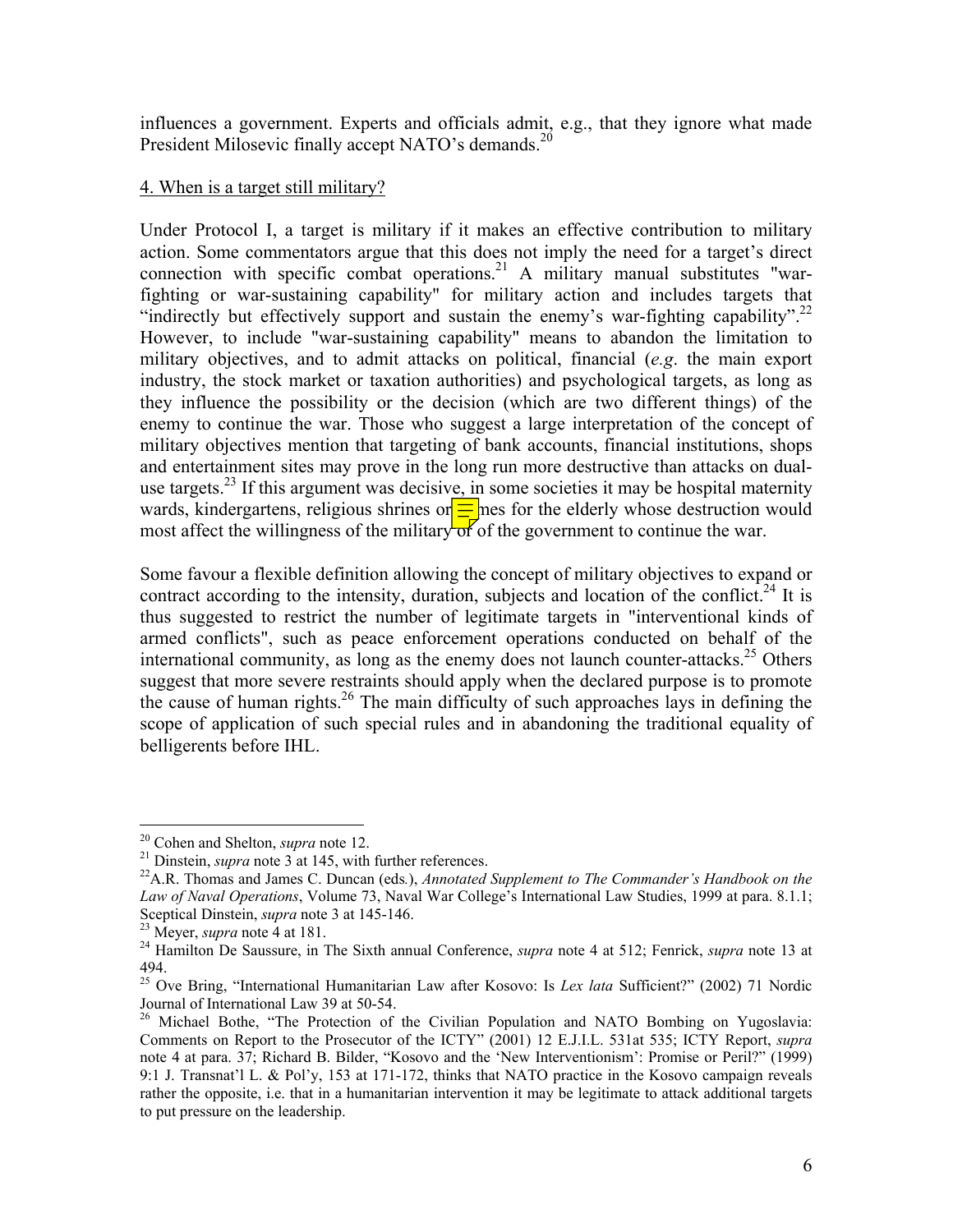<span id="page-7-5"></span>Taken literally, the separate requirement that the attack must offer a definite military advantage means that even an attack on an objective of a military nature would not be lawful, if its main purpose is to affect the morale of the civilian population and not to reduce the military strength of the enemy. $27$ 

# 5. Dual-use objects

A dual-use object serves both civilian and military purposes. Particularly in times of war, the military uses civilian infrastructure, telecommunications and logistics also for military purposes. In industrialized countries power-generating stations are crucial for civilian access to clean water, but they also provide power to war industries – and in an integrated power grid all stations provide power to both[.28](#page-7-1) In the era of high technology, the construction of computer hardware and software may be essential for military purposes, while it may be nearly impossible to identify that technology actually destined or useful for military purposes.<sup>29</sup> When a certain object is used for both military and civilian purposes, it may be held that even a secondary military use turns it into a military objective. However, if the effects on the civilian use of the object imply excessive damages to civilians, an attack on such a dual-use object may nevertheless be unlawful under the proportionality rule. In practice, it may admittedly be extremely difficult to determine the importance of the military use and of the military advantage in destroying the object, in particular if the military has priority access to all remaining infrastructure. Under the wording of Protocol I, an attack on a dual-use object is in any event unlawful if the effect on the civilian aspect is intended, but the respect of that particular rule is impossible to assess in the heat of the battle. $30$ 

#### 6. Infrastructure potentially useful for the military

The civilian power grid may in the future be used for military purposes even if a separate military grid exists. Factories producing agricultural machines or toys may be converted into tank and ammunition factories. In the case of lines of communication, the question is even more important whether their destruction is justified before they are actually used for military purposes, simply because they could be used so. Are all bridges and railway lines of a country military objectives from the very first day of a war, independently of where fighting erupts and where troops have to move to and fro? Some authors answer in the affirmative.[31](#page-7-4) NATO mentioned bridges generically as military objectives during the Kosovo air campaign[.32](#page-7-5) Some authors include at least bridges which could replace those

<span id="page-7-0"></span>

<span id="page-7-1"></span>

<span id="page-7-3"></span><span id="page-7-2"></span>

<sup>&</sup>lt;sup>27</sup> As was the case in Kosovo according to Meyer, *supra* note 4 at 176.<br><sup>28</sup> Hays Parks, *supra* note 4 at 141.<br><sup>29</sup> Dinstein, *supra* note 3 at 155.<br><sup>30</sup> Attacks on bridges in Yugoslavia during the Kosovo air campaign military sources discussing with Human Rights Watch by the fact that they were "psychologically lucrative" (Human Rights Watch, *supra* note 13 at 10); See also Meyer, *supra* note 4 at 179.<br><sup>31</sup> Dinstein, *supra* note 12; *Kosovo Targeting* , online:

<span id="page-7-4"></span>

 $\langle$ www.nato.int/pictures/1999/990402/b990402e.gif $>$  and Maps and aerial views of post-and pre-strikes used during the Press Conference by Commodore David Wilby (6 April 1999), online : <www.nato.int/structur/medialib/1999/m990406a.htm> quoted in Péter Kovács, "Intervention armée des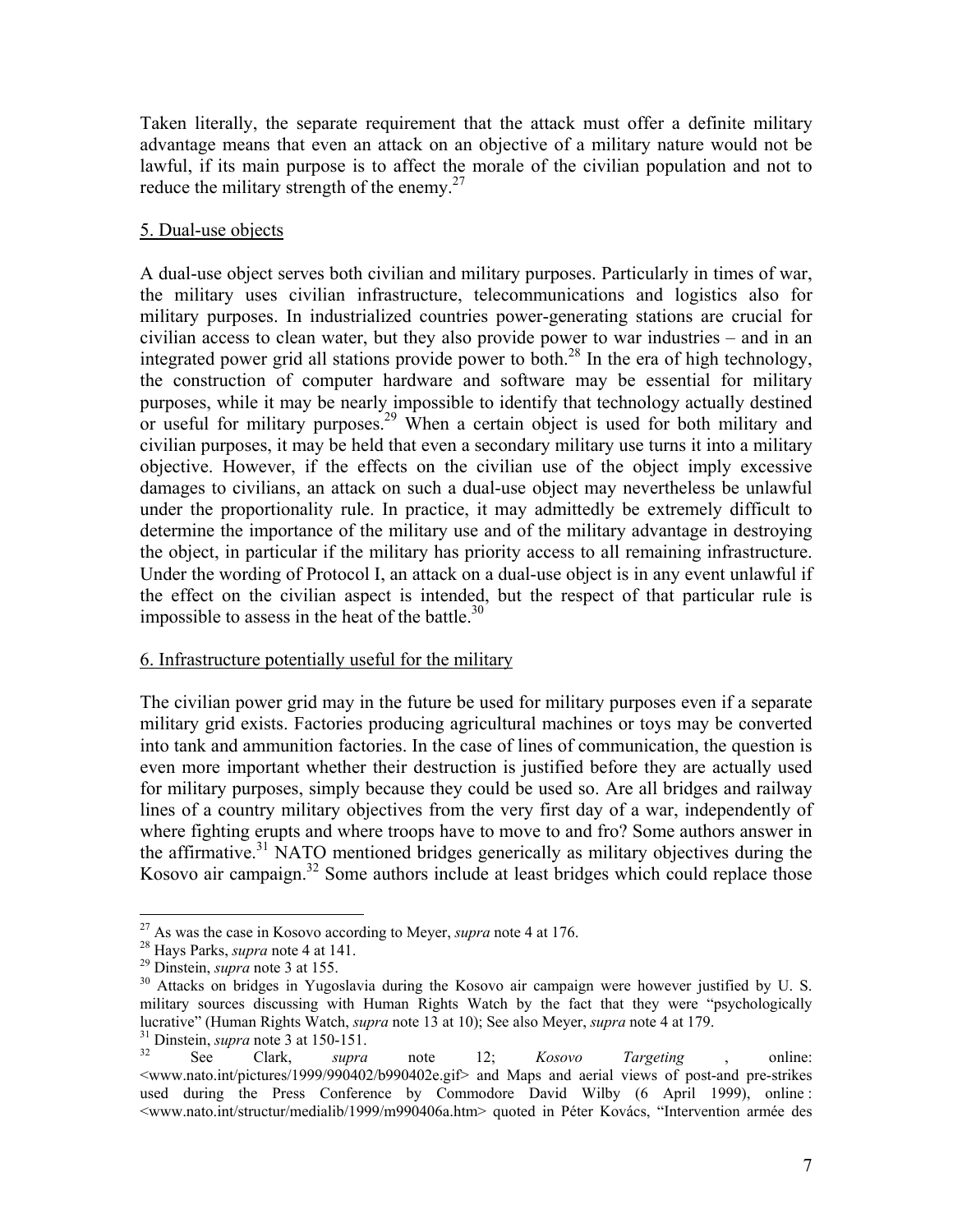situated on the supply lines among the military objectives, while still others are of the opinion that bridges may only be attacked if supplies destined to the front must pass over them. [33](#page-8-0) This question is particularly acute when a party declares to limit itself to aerial bombardments. What is, in such a situation, the definite military advantage in hindering the movement of enemy ground troops?<sup>34</sup> However, if bridges were not considered as military objectives in such a situation, why would tanks still be legitimate targets?

A possible solution may be to allow attacks on objects of a military nature even before they have an impact on military operations,<sup>35</sup> while objects that are military because of their location, purpose or use could only be attacked at the moment they actually provide an effective contribution to military action.<sup>36</sup> If an objective is military simply because it could be converted into something useful for the military,  $37$  nothing remains as civilian and therefore as protected. $38$  For some authors, it is sufficient that the likelihood of military use is reasonable and not remote.<sup>39</sup> According to the text of Protocol I, the object must however "make" (in the present tense) an effective contribution to military action. Admittedly, as the purpose can turn an objective into a military one, an intended future use may be sufficient, $40$  but not a possible future use. In any case, even apart from the presumptions foreseen by the treaty  $law<sup>41</sup>$ , there can be no presumption that something is a military objective, and those wishing to attack it have therefore first to ascertain that it actually is.

In this context a misunderstanding should be avoided. Article 8 (1) (b) of the 1954 Hague Convention for the Protection of Cultural Property in the Event of Armed Conflict mentions that cultural property placed under special protection must be situated at an adequate distance "from any important military objective constituting a vulnerable point, such as, for example, an aerodrome, broadcasting station, establishment engaged upon work of national defence, a port or railway station of relative importance or a main line of communication". Some authors mention this rule as evidence that all mentioned infrastructure,  $e.g.$  broadcasting stations, are military objectives.<sup>42</sup> However, the purpose of the article is to ensure that specially protected cultural property must be placed away from any location which **could** become a military objective, as it would be impossible to remove it in the midst of an actual conflict.

<span id="page-8-6"></span>

forces de l'OTAN au Kosovo, Fondements de l'obligation de respecter le droit international humanitaire"<br>(2000) 82 Revue internationale de la Croix-Rouge 103 at 124, n. 67.<br><sup>33</sup> Rothe sunga pote 25 et 524; Deserventi

<span id="page-8-2"></span><span id="page-8-1"></span><span id="page-8-0"></span>

<sup>&</sup>lt;sup>33</sup> Bothe, *supra* note 25 at 534; Benvenuti, *supra* note 13 at 508; Human Rights Watch, *supra* note 13 at 10.<br><sup>34</sup> Bothe, *supra* note 25 at 534.<br><sup>35</sup> Bring, *supra* note 24 at 41, however points out that according to

<span id="page-8-3"></span>

<span id="page-8-5"></span><span id="page-8-4"></span>

<sup>&</sup>lt;sup>36</sup> Robertson, *supra* note 4 at 209.<br><sup>37</sup> As Dinstein, *supra* note 3 at 155 seems to suggest.<br><sup>38</sup> Peter Rowe, "Kosovo 1999: The air campaign – Have the provisions of Additional Protocol I withstood<br>the test?" (2000) 8

<span id="page-8-8"></span><span id="page-8-7"></span>

<sup>&</sup>lt;sup>39</sup> Schmitt, *supra* note 1 at 385.<br><sup>40</sup> ICRC Commentary, *supra* note 3 at para. 2022.<br><sup>41</sup> See Art. 52 (3) of Protocol I, and the criticism of Hays Parks, *supra* note 4 at 136-137.<br><sup>42</sup> Fenrick, *supra* note 13 at 496

<span id="page-8-9"></span>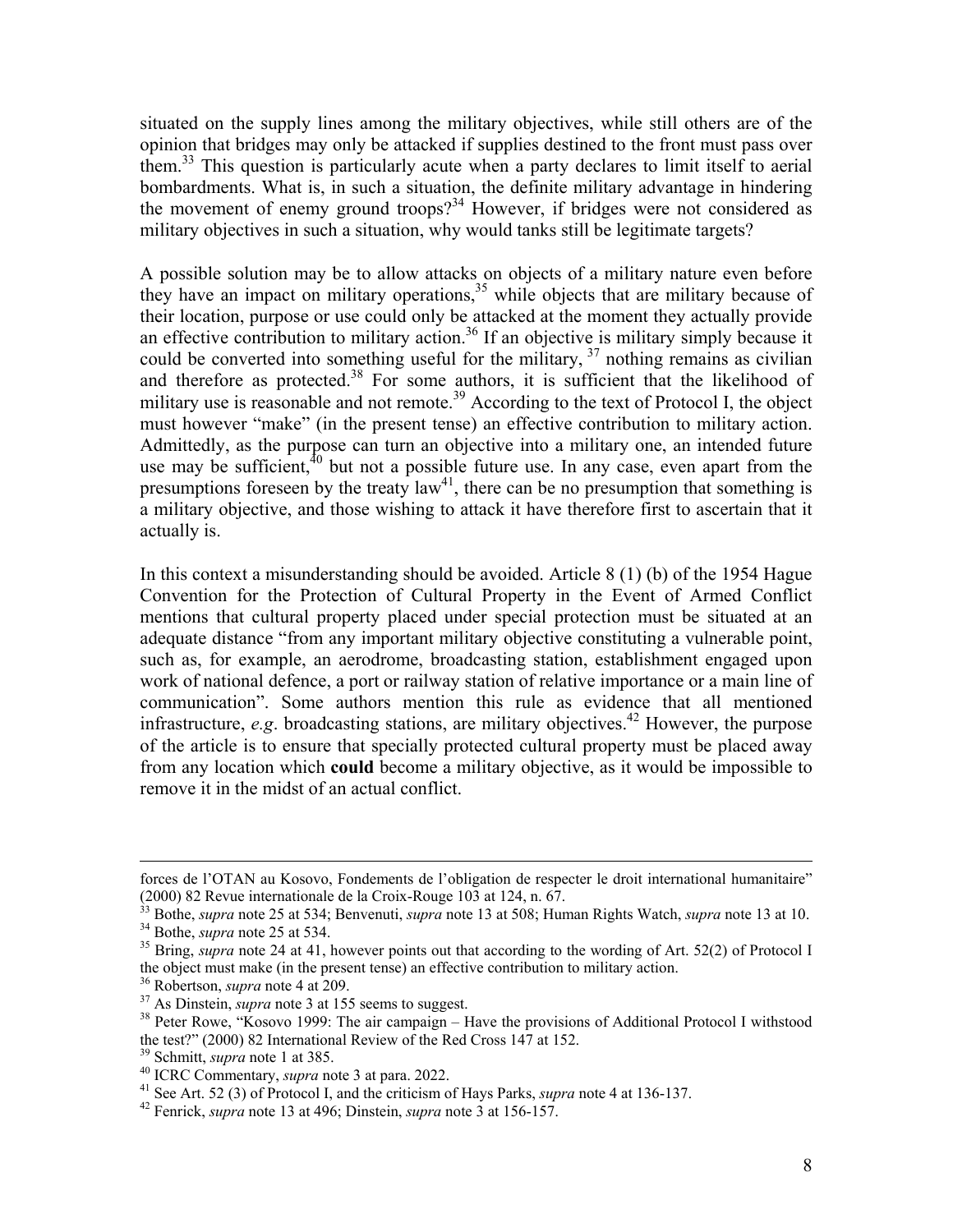#### **III. Persons who may be targeted**

Combatants are military objectives. Police officers are combatants if they are incorporated into the armed forces. Civilians, including police officers not incorporated into the armed forces, who unlawfully take a direct part in hostilities, lose their protection against attacks, as long as they directly participate. Everyone else who is not a combatant is a civilian benefiting from the protection provided for by the law on the conduct of hostilities. Together, the categories of civilians and combatants are mutually exclusive and in complement to one another, which is very important for the completeness and effectiveness of IHL, in effect avoiding circumstances where some people may fight but may not be fought against or where others may be attacked but may not – and do not defend themselves. Such privilege or disadvantage, respectively, would never be respected and would undermine the whole fabric of IHL in a given conflict.

Under IHL there may be no category of "quasi-combatants", i.e., of civilians contributing so fundamentally to the military effort or the war effort (e.g., workers in ammunition factories) that they lose their civilian status although not directly participating in hostilities.<sup>43</sup> If the civilian population shall be protected, only one distinction is practicable: The distinction between those who (may) directly participate in hostilities, on the one hand, and all others, on the other hand, who do not, may not, and cannot hinder the enemy militarily from obtaining control over their country in the form of a complete military occupation - regardless of whatever their contribution to the war effort may be otherwise. To allow attacks on persons other than combatants would violate the principle of necessity, because victory can be achieved by overcoming only the combatants of a country - however efficient its armament producers and however genial its scientists and politicians may be. The suggestion that some civilians may be targeted because of their fundamental contribution to the war effort, although they do not directly participate in hostilities, may be based on a misunderstanding or a failure to distinguish between objectives that may be attacked and persons who may be the target of an attack. Military objectives, such as armament factories, may be attacked, and, subject to the principle of proportionality, the attack on a military objective does not become unlawful because of the risk that a civilian who works or is otherwise present in a military objective may be harmed by such an attack. There is therefore no military necessity that the armament worker or the weapons development scientist might be targeted individually, *e.g.* through aerial bombardment of the residential area where he lives or by enemy ground forces capturing his factory. In the latter example the question would furthermore arise as to how he could "surrender"? To allow such attacks would furthermore put the rest of the civilian population at risk. Similar thoughts must be expressed concerning politicians, civil servants, scientists and propaganda officials.<sup>44</sup> In addition, it would be very difficult to draw a line. Why should, e.g., international law professors who justify the legitimacy of a war (or of violations of IHL) be less legitimate targets than foreign ministry officials

<span id="page-9-0"></span><sup>&</sup>lt;sup>43</sup> Robert Wayne Gehring, «Protection of Civilian Infrastructures» (1978) 42:2 Law and Contemporary Problems 86 at 105-109, with numerous further references to practice and doctrine. Contra Hays Parks, *supra* note 4 at 120-134, at least for those participating in the "military effort". While he criticizes at length Protocol I, he does not explain where he draws the line between the "military effort" and the "war effort". 44 Dinstein, *supra* note 3 at 158.

<span id="page-9-1"></span>